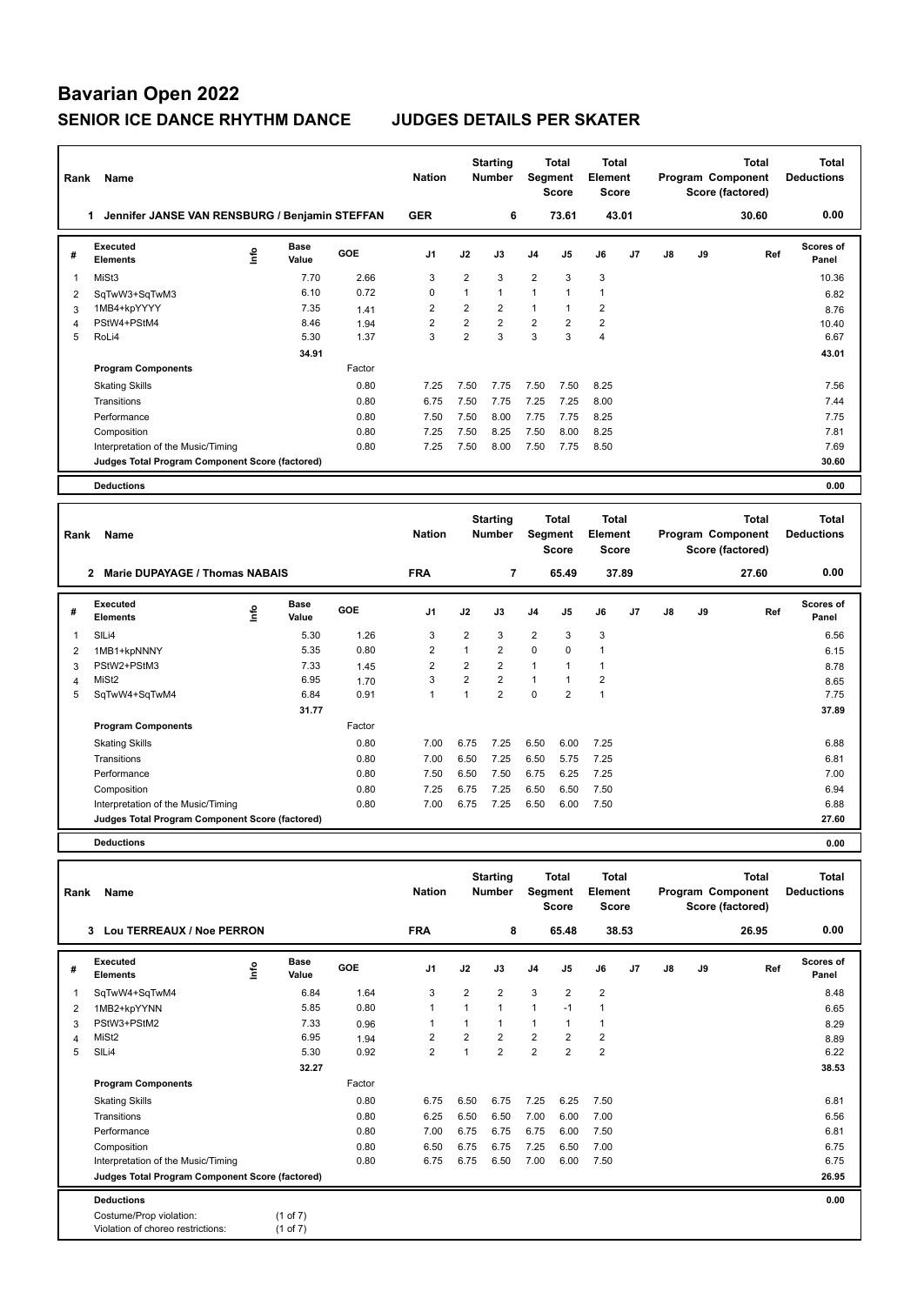# **Bavarian Open 2022 SENIOR ICE DANCE RHYTHM DANCE JUDGES DETAILS PER SKATER**

| Rank           | Name                                            |      |                      |        | <b>Nation</b>                                     |                | <b>Starting</b><br><b>Number</b> |                                         | Total<br>Segment<br><b>Score</b> | Total<br>Element<br><b>Score</b>        |       |                   |    | Total<br>Program Component<br>Score (factored) | <b>Total</b><br><b>Deductions</b> |
|----------------|-------------------------------------------------|------|----------------------|--------|---------------------------------------------------|----------------|----------------------------------|-----------------------------------------|----------------------------------|-----------------------------------------|-------|-------------------|----|------------------------------------------------|-----------------------------------|
|                | <b>Shira ICHILOV / Vladimir BYELIKOV</b><br>4   |      |                      |        | <b>ISR</b>                                        |                | 1                                |                                         | 61.70                            |                                         | 36.70 |                   |    | 25.00                                          | 0.00                              |
| #              | Executed<br><b>Elements</b>                     | ١nfo | <b>Base</b><br>Value | GOE    | J1                                                | J2             | J3                               | J4                                      | J5                               | J6                                      | J7    | J8                | J9 | Ref                                            | Scores of<br>Panel                |
| $\mathbf{1}$   | SqTwW4+SqTwM4                                   |      | 6.84                 | 1.28   | $\overline{2}$                                    | $\overline{2}$ | $\overline{2}$                   | $\mathbf{1}$                            | $\overline{2}$                   | 1                                       |       |                   |    |                                                | 8.12                              |
| 2              | 1MB3+kpYYNY                                     |      | 6.60                 | 0.40   | $\mathbf{1}$                                      | $\mathbf{1}$   | $\mathbf{1}$                     | $\mathbf 0$                             | $\mathbf 0$                      | $-1$                                    |       |                   |    |                                                | 7.00                              |
| 3              | PStW2+PStM3                                     |      | 7.33                 | 0.96   | $\mathbf{1}$                                      | $\mathbf{1}$   | $\mathbf{1}$                     | $\mathbf{1}$                            | $\mathbf{1}$                     | $\mathbf{1}$                            |       |                   |    |                                                | 8.29                              |
| 4              | MiSt1                                           |      | 6.45                 | 0.73   | $\mathbf{1}$                                      | 0              | $\mathbf{1}$                     | $\mathbf{1}$                            | $\mathbf{1}$                     | $-1$                                    |       |                   |    |                                                | 7.18                              |
| 5              | RoLi4                                           |      | 5.30                 | 0.81   | $\overline{2}$                                    | $\overline{2}$ | $\mathbf{1}$                     | $\overline{2}$                          | $\overline{2}$                   | $\mathbf{1}$                            |       |                   |    |                                                | 6.11                              |
|                |                                                 |      | 32.52                |        |                                                   |                |                                  |                                         |                                  |                                         |       |                   |    |                                                | 36.70                             |
|                | <b>Program Components</b>                       |      |                      | Factor |                                                   |                |                                  |                                         |                                  |                                         |       |                   |    |                                                |                                   |
|                | <b>Skating Skills</b>                           |      |                      | 0.80   | 6.50                                              | 6.25           | 6.25                             | 6.75                                    | 5.75                             | 6.50                                    |       |                   |    |                                                | 6.38                              |
|                | Transitions                                     |      |                      | 0.80   | 6.25                                              | 6.00           | 5.75                             | 6.50                                    | 5.50                             | 6.25                                    |       |                   |    |                                                | 6.06                              |
|                | Performance                                     |      |                      | 0.80   | 6.50                                              | 6.25           | 6.00                             | 6.50                                    | 6.25                             | 6.00                                    |       |                   |    |                                                | 6.25                              |
|                | Composition                                     |      |                      | 0.80   | 6.50                                              | 6.25           | 6.00                             | 6.75                                    | 6.25                             | 6.00                                    |       |                   |    |                                                | 6.25                              |
|                | Interpretation of the Music/Timing              |      |                      | 0.80   | 6.50                                              | 6.25           | 5.50                             | 6.75                                    | 6.00                             | 6.50                                    |       |                   |    |                                                | 6.31                              |
|                | Judges Total Program Component Score (factored) |      |                      |        |                                                   |                |                                  |                                         |                                  |                                         |       |                   |    |                                                | 25.00                             |
|                |                                                 |      |                      |        |                                                   |                |                                  |                                         |                                  |                                         |       |                   |    |                                                |                                   |
|                | <b>Deductions</b>                               |      |                      |        |                                                   |                |                                  |                                         |                                  |                                         |       |                   |    |                                                | 0.00                              |
|                |                                                 |      |                      |        |                                                   |                |                                  |                                         |                                  |                                         |       |                   |    |                                                |                                   |
| Rank           | Name                                            |      |                      |        | <b>Starting</b><br><b>Nation</b><br><b>Number</b> |                |                                  | <b>Total</b><br>Segment<br><b>Score</b> |                                  | <b>Total</b><br>Element<br><b>Score</b> |       | Program Component |    | <b>Total</b><br>Score (factored)               | <b>Total</b><br><b>Deductions</b> |
|                | 5 Lara LUFT / Maximilian PFISTERER              |      |                      |        | <b>GER</b>                                        |                | 5                                |                                         | 60.75                            |                                         | 35.30 |                   |    | 25.45                                          | 0.00                              |
| #              | Executed<br><b>Elements</b>                     | lnfo | <b>Base</b><br>Value | GOE    | J <sub>1</sub>                                    | J2             | J3                               | J <sub>4</sub>                          | J5                               | J6                                      | J7    | J8                | J9 | Ref                                            | Scores of<br>Panel                |
| $\mathbf{1}$   | 1MB3+kpYYNY                                     |      | 6.60                 | 0.00   | $\mathbf 0$                                       | 1              | 1                                | $-1$                                    | $-1$                             | 0                                       |       |                   |    |                                                | 6.60                              |
| $\overline{2}$ | PStW3+PStM3                                     |      | 7.70                 | 0.72   | $\mathbf{1}$                                      | $\mathbf{1}$   | $\mathbf{1}$                     | $\mathbf 0$                             | 0                                | $\mathbf{1}$                            |       |                   |    |                                                | 8.42                              |
| 3              | SqTwW4+SqTwM3                                   |      | 6.47                 | 0.72   | $\mathbf{1}$                                      | $\mathbf{1}$   | 1                                | $\overline{2}$                          | $\mathbf{1}$                     | $\mathbf{1}$                            |       |                   |    |                                                | 7.19                              |
| 4              | RoLi4                                           |      | 5.30                 | 0.35   | $\mathbf 0$                                       | $\mathbf{1}$   | $\mathbf{1}$                     | $\mathbf{1}$                            | $\overline{2}$                   | 0                                       |       |                   |    |                                                | 5.65                              |
| 5              | MiSt <sub>2</sub>                               |      | 6.95                 | 0.49   | $\mathbf 0$                                       | $\mathbf{1}$   | 1                                | $\Omega$                                | $\Omega$                         | $\mathbf{1}$                            |       |                   |    |                                                | 7.44                              |
|                |                                                 |      | 33.02                |        |                                                   |                |                                  |                                         |                                  |                                         |       |                   |    |                                                | 35.30                             |
|                | <b>Program Components</b>                       |      |                      | Factor |                                                   |                |                                  |                                         |                                  |                                         |       |                   |    |                                                |                                   |
|                | <b>Skating Skills</b>                           |      |                      | 0.80   | 5.75                                              | 7.00           | 6.50                             | 6.25                                    | 5.50                             | 7.00                                    |       |                   |    |                                                | 6.38                              |
|                | Transitions                                     |      |                      | 0.80   | 5.50                                              | 6.75           | 6.25                             | 6.25                                    | 5.00                             | 7.25                                    |       |                   |    |                                                | 6.19                              |
|                | Performance                                     |      |                      | 0.80   | 6.00                                              | 7.00           | 6.50                             | 6.50                                    | 5.75                             | 6.75                                    |       |                   |    |                                                | 6.44                              |

**Deductions 0.00**

| Rank | Name                                            | <b>Nation</b> | <b>Starting</b><br>Total<br><b>Number</b><br>Segment<br><b>Score</b> |         |                |                | <b>Total</b><br>Element<br><b>Score</b> |                | <b>Total</b><br>Program Component<br>Score (factored) |                |       | <b>Total</b><br><b>Deductions</b> |    |       |                           |
|------|-------------------------------------------------|---------------|----------------------------------------------------------------------|---------|----------------|----------------|-----------------------------------------|----------------|-------------------------------------------------------|----------------|-------|-----------------------------------|----|-------|---------------------------|
|      | Natacha LAGOUGE / Arnaud CAFFA<br>6             |               |                                                                      |         | <b>FRA</b>     |                | 4                                       |                | 60.72                                                 |                | 33.92 |                                   |    | 27.80 | $-1.00$                   |
| #    | Executed<br><b>Elements</b>                     | ١m            | Base<br>Value                                                        | GOE     | J <sub>1</sub> | J2             | J3                                      | J <sub>4</sub> | J <sub>5</sub>                                        | J6             | J7    | J8                                | J9 | Ref   | <b>Scores of</b><br>Panel |
| 1    | SILi4                                           |               | 5.30                                                                 | 0.92    | 3              | $\overline{2}$ | $\overline{2}$                          | $\overline{2}$ | $\overline{2}$                                        | $\overline{2}$ |       |                                   |    |       | 6.22                      |
| 2    | SqTwW+SqTwM4                                    | F             | 3.42                                                                 | $-1.09$ | $-3$           | $-2$           | $-3$                                    | $-3$           | $-3$                                                  | $-3$           |       |                                   |    |       | 2.33                      |
| 3    | 1MB3+kpYYNY                                     |               | 6.60                                                                 | 1.21    | 2              | $\overline{2}$ | 1                                       | $\overline{2}$ | $\mathbf{1}$                                          | $\mathbf 0$    |       |                                   |    |       | 7.81                      |
| 4    | PStW3+PStM3                                     |               | 7.70                                                                 | 1.45    | $\overline{2}$ |                | $\overline{2}$                          | $\overline{1}$ | $\overline{2}$                                        | $\mathbf{1}$   |       |                                   |    |       | 9.15                      |
| 5    | DiSt <sub>2</sub>                               |               | 6.95                                                                 | 1.46    | $\mathbf{1}$   | $\overline{2}$ | 1                                       | 1              | $\overline{2}$                                        | $\overline{2}$ |       |                                   |    |       | 8.41                      |
|      |                                                 |               | 29.97                                                                |         |                |                |                                         |                |                                                       |                |       |                                   |    |       | 33.92                     |
|      | <b>Program Components</b>                       |               |                                                                      | Factor  |                |                |                                         |                |                                                       |                |       |                                   |    |       |                           |
|      | <b>Skating Skills</b>                           |               |                                                                      | 0.80    | 6.75           | 7.00           | 6.75                                    | 7.00           | 6.50                                                  | 7.00           |       |                                   |    |       | 6.88                      |
|      | Transitions                                     |               |                                                                      | 0.80    | 6.75           | 6.75           | 6.75                                    | 7.25           | 6.00                                                  | 7.50           |       |                                   |    |       | 6.88                      |
|      | Performance                                     |               |                                                                      | 0.80    | 6.75           | 6.75           | 7.25                                    | 7.00           | 6.50                                                  | 6.75           |       |                                   |    |       | 6.81                      |
|      | Composition                                     |               |                                                                      | 0.80    | 7.00           | 7.00           | 7.00                                    | 7.50           | 6.75                                                  | 7.75           |       |                                   |    |       | 7.13                      |
|      | Interpretation of the Music/Timing              |               |                                                                      | 0.80    | 7.25           | 7.00           | 6.75                                    | 7.25           | 6.50                                                  | 7.50           |       |                                   |    |       | 7.06                      |
|      | Judges Total Program Component Score (factored) |               |                                                                      |         |                |                |                                         |                |                                                       |                |       |                                   |    |       | 27.80                     |
|      | <b>Deductions</b>                               |               | Falls:                                                               | $-1.00$ |                |                |                                         |                |                                                       |                |       |                                   |    |       | $-1.00$                   |

Composition 0.80 6.00 7.00 6.50 6.50 5.50 7.25 6.50 Interpretation of the Music/Timing 0.80 5.75 7.00 6.25 6.50 5.75 6.75 6.75 6.31 6.31

**Judges Total Program Component Score (factored) 25.45**